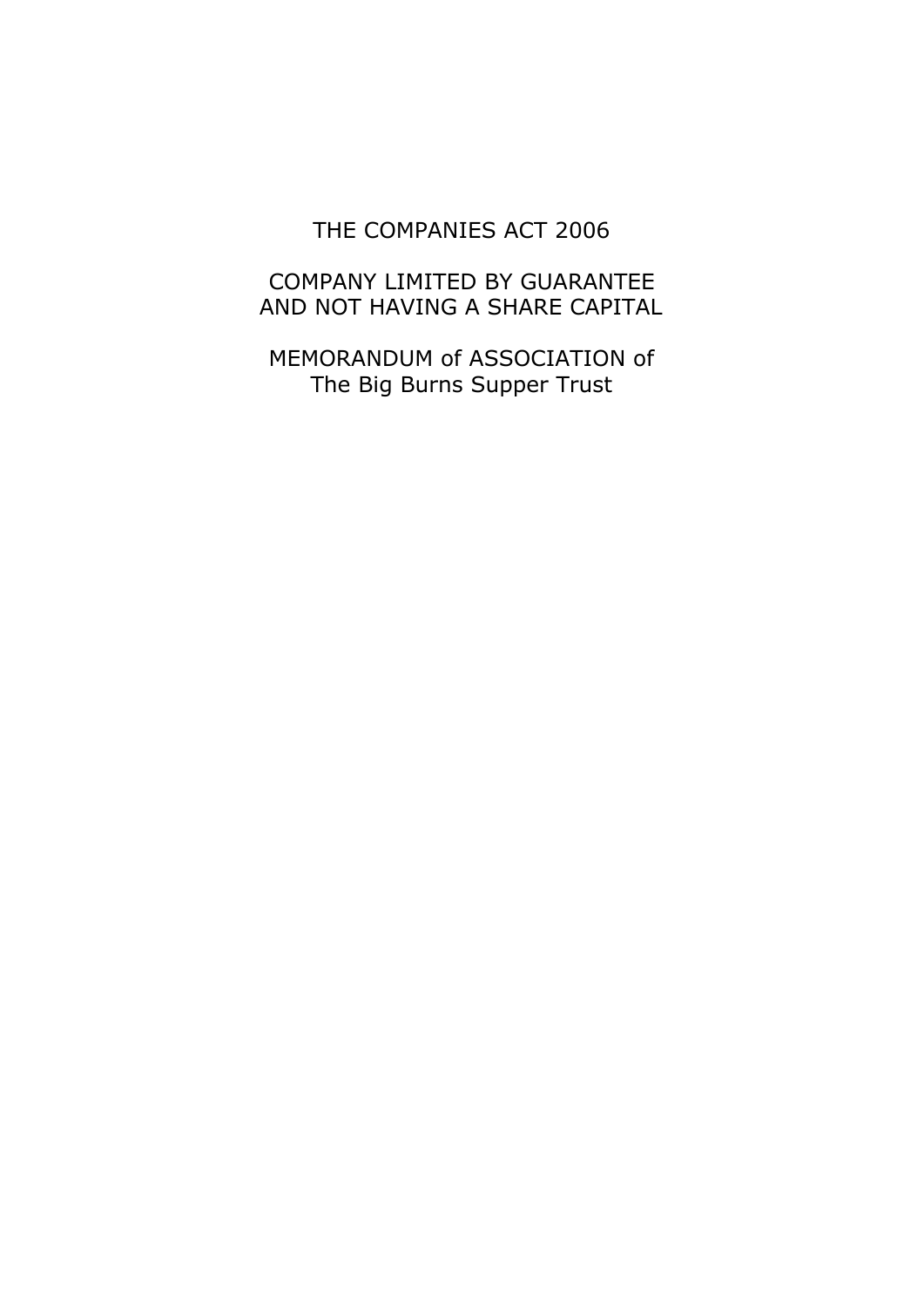#### **CONSTITUTION**

#### **of**

# **Big Burns Supper Trust**

#### **(adopted on 21 st November 2011)**

### **CONTENTS**

| <b>GENERAL</b>                                                | Name, objects, powers,                                                                                                                                    | Clauses 1-4          |
|---------------------------------------------------------------|-----------------------------------------------------------------------------------------------------------------------------------------------------------|----------------------|
|                                                               | general, structure                                                                                                                                        |                      |
| <b>MEMBERS</b>                                                | Qualifications,<br>applications,<br>subscription, register,<br>withdrawal, expulsion                                                                      | Clauses 5-13         |
| <b>GENERAL</b><br><b>MEETINGS</b><br>(meetings of<br>members) | General, notice,<br>procedure                                                                                                                             | Clauses<br>$14 - 27$ |
| <b>Board of Trustees</b>                                      | Maximum number,<br>eligibility,<br>election/retiral/re-electio<br>n, termination of office,<br>register, office bearers,<br>powers, personal<br>interests | Clauses<br>$28 - 45$ |
| <b>Board of Trustees</b><br><b>MEETINGS</b>                   | procedure                                                                                                                                                 | Clauses<br>46-54     |
| <b>ADMINISTRATIO</b><br>N                                     | Committees, operation<br>of bank accounts etc.,<br>minutes, accounting<br>records and annual<br>accounts, notices                                         | Clauses<br>$55 - 63$ |
| <b>MISCELLANEOUS</b>                                          | Dissolution, alterations<br>to the constitution,<br>interpretation, initial<br><b>Board of Trustees</b><br>members                                        | Clauses<br>64-70     |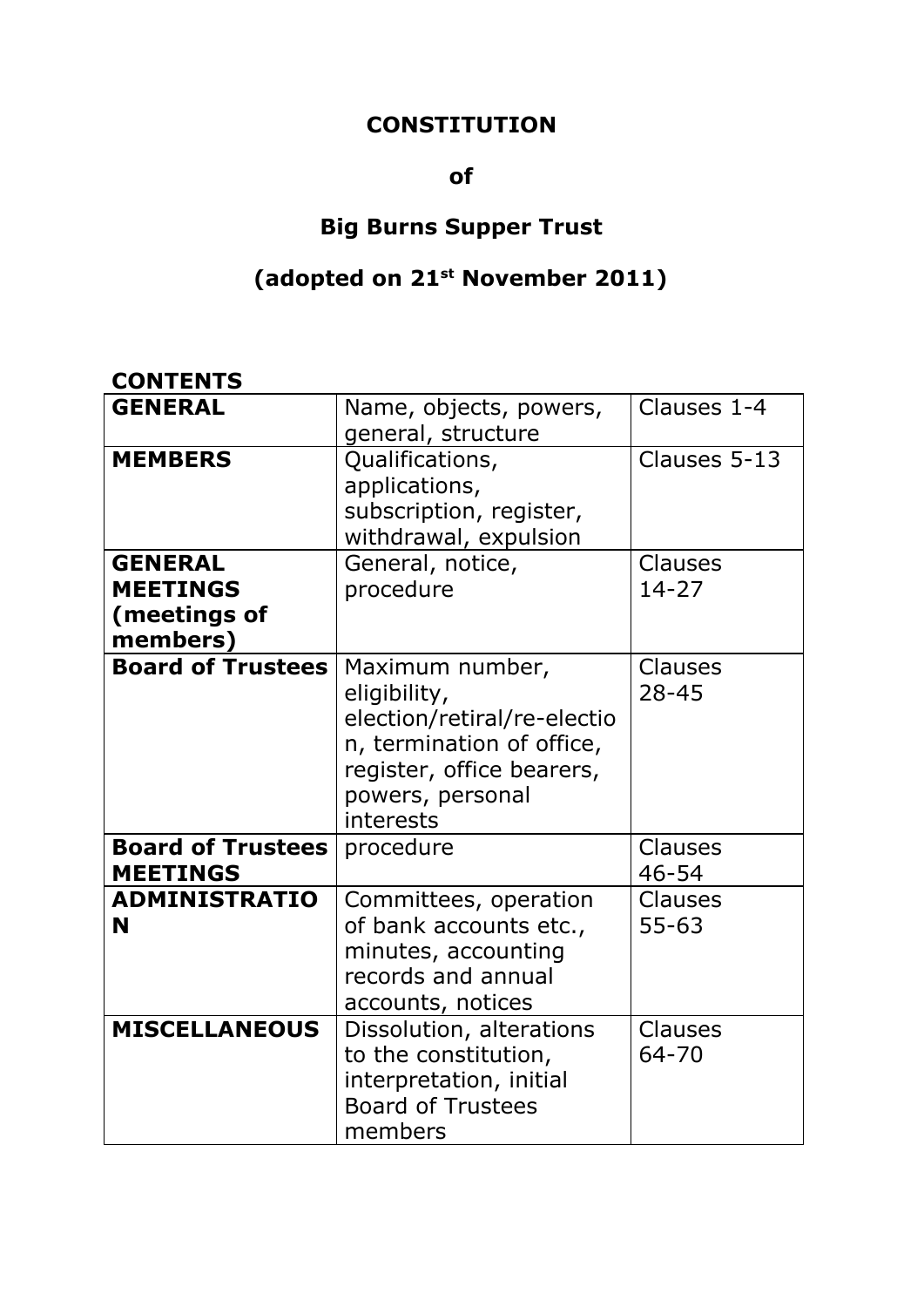## **Name**

1. The name of the Trust is "The Big Burns Supper Trust". **Objects**

- 2. The Trust's objects are:
- a) The advancement of education
- b) The advancement of citizenship and community development
- c) The advancement of the arts, heritage and culture
- d) The provision of recreational facilities and the organisation of recreational activities, with the object of improving the conditions of life for the persons for whom the facilities and activities are primarily intended.
- e) Any other purposes that may be reasonably regarded as analogous to any of the preceding purposes.

### **Powers**

- 3. In pursuance of the objects set out in clause 2 (but not otherwise), the Trust shall have the following powers:-
- a) To deliver a multi-disciplinary arts festival in Dumfries and Galloway around the annual date of Burns Night. Further activities agreed by the Trustees to be relevant to the Trust's Objects.
- b) To carry on any other activities which further any of the above objects.
- c) To purchase, take on lease, hire, or otherwise acquire, any property or rights which are suitable for the Trust's activities.
- d) To improve, manage, develop, or otherwise deal with, all or any part of the property and rights of the Trust.
- e) To sell, let, hire out, license, or otherwise dispose of, all or any part of the property and rights of the Trust.
- f) To borrow money, and to give security in support of any such borrowings by the Trust.
- g) To employ such staff that are considered appropriate for the proper conduct of the Trust's activities, and to make reasonable provision for the payment of pension and/or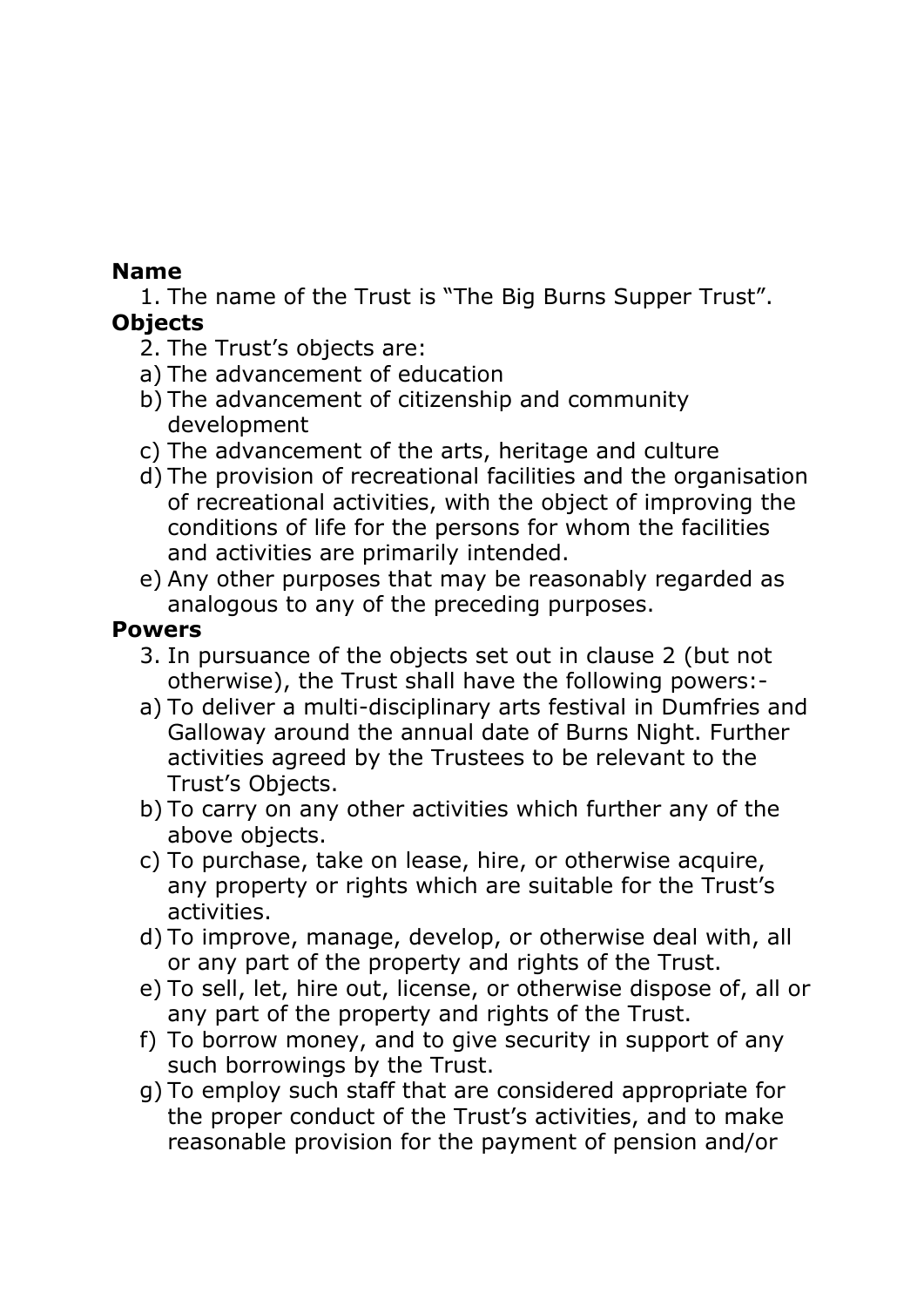other benefits for members of staff, ex-members of staff and their dependants.

- h) To engage such consultants and advisers as are considered appropriate from time to time.
- i) To effect insurance of all kinds (which may include officers' liability insurance).
- j) To invest any funds which are not immediately required for the Trust's activities in such investments as may be considered appropriate (and to dispose of, and vary, such investments).
- k) To liaise with other voluntary sector bodies, local authorities, UK or Scottish government departments and agencies, and other bodies, all with a view to furthering the Trust's objects.
- l) To establish and/or support any other charity, and to make donations for any charitable purpose falling within the Trust's objects.
- m) To take such steps as may be deemed appropriate for the purpose of raising funds for the Trust's activities.
- n) To accept grants, donations and legacies of all kind (and to accept any reasonable conditions attaching to them).
- o) To do anything which may be incidental or conducive to the furtherance of any of the Trust's objects.

### **General structure**

- 4. The structure of the Trust shall consist of:-
- a) The MEMBERS who have the right to attend the annual general meeting.
- b) The Board of Trustees who hold regular meetings during the period between annual general meetings, and generally control and supervise the activities of the Trust; in particular, the Board of Trustees is responsible for monitoring the financial position of the Trust.

## **Qualifications for membership**

- 5. Membership shall be open to anyone living in Dumfries and Galloway.
- 6. An employee of the Trust shall not be eligible for membership; a person who becomes an employee of the Trust after admission to membership shall automatically cease to be a member.

## **Application for membership**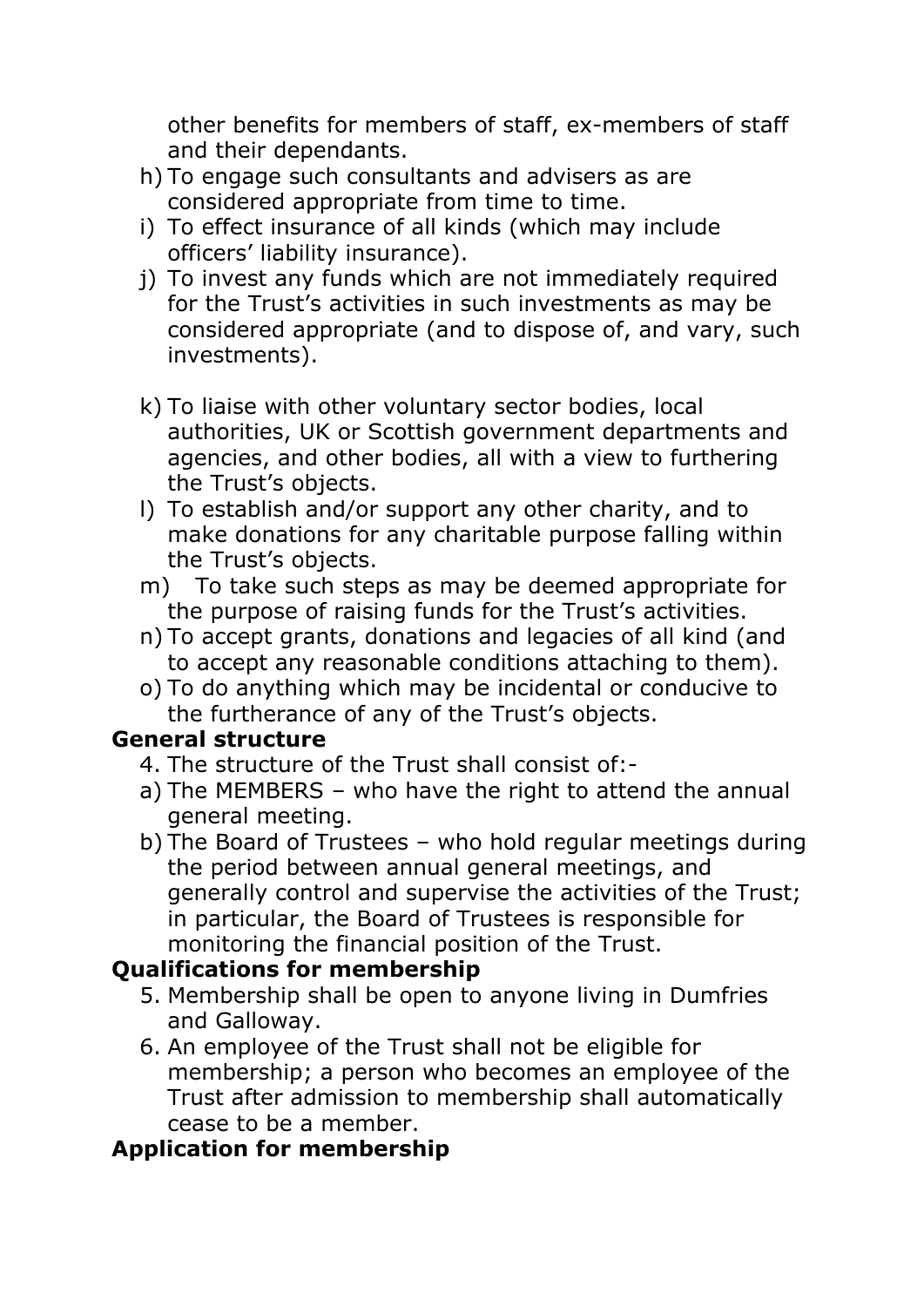- 7. Any person who wishes to become a member must sign, and lodge with the Trust, a written application for membership.
- 8. The Board of Trustees may, at its discretion, refuse to admit any person to membership.
- 9. The Board of Trustees shall consider each application for membership at the first Board of Trustees meeting which is held after receipt of the application; the Board of Trustees shall, within a reasonable time after the meeting, notify the applicant of its decision on the application.

## **Membership subscription**

10. No membership subscription shall be payable

## **Register of members**

11. The Board of Trustees shall maintain a register of members, setting out the full name and address of each member, the date on which s/he was admitted to membership, and the date on which any person ceased to be a member.

## **Withdrawal from membership**

12. Any person who wishes to withdraw from membership shall sign, and lodge with the Trust, a written notice to that effect; on receipt of the notice by the Trust, s/he shall cease to be a member.

## **Expulsion from membership**

- 13. Any person may be expelled from membership by way of a resolution passed by majority vote at a general meeting (meeting of members), providing the following procedures have been observed:
	- a) At least 21 days' notice of the intention to propose the resolution must be given to the member concerned, specifying the grounds for the proposed expulsion.
	- b) The member concerned shall be entitled to be heard on the resolution at the general meeting at which the resolution is proposed.

## **General meetings (meetings of members)**

- 14. The Board of Trustees shall convene an annual general meeting in each year (but excluding the year in which the Trust is formed); not more than 15 months shall elapse between one annual general meeting and the next.
- 15. The business of each annual general meeting shall include:-

a) A report by the chair on the activities of the Trust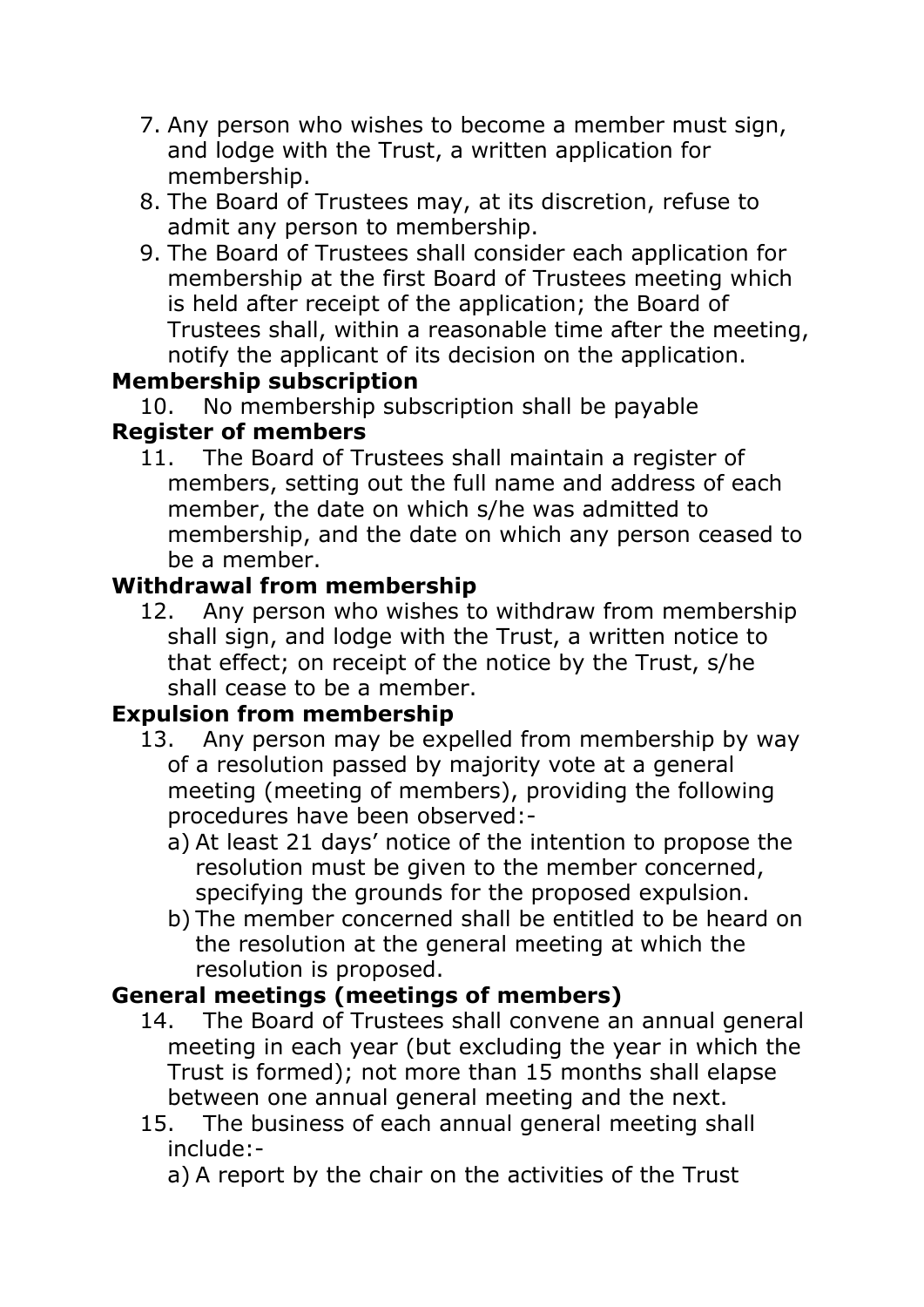- b) Consideration of the annual accounts of the Trust
- c) The election/re-election of members of the Board of Trustees, as referred to in clause 30.
- 16. The Board of Trustees may convene a special general meeting at any time.

### **Notice of general meetings**

- 17. At least 14 clear days' notice must be given (in accordance with clause 63) of any annual general meeting or special general meeting; the notice must indicate the general nature of any business to be dealt with at the meeting and, in the case of a resolution to alter the constitution, must set out the terms of the proposed alteration.
- 18. The reference to "clear days" in clause 17 shall be taken to mean that, in calculating the period of notice, the day after the notice is posted, and also the day of the meeting, should be excluded.
- 19. Notice of every general meeting shall be given (in accordance with clause 63) to all the members of the Trust, and to all the members of the Board of Trustees.

### **Procedure at general meetings**

- 20. No business shall be dealt with at any general meeting unless a quorum is present; the quorum for a general meeting shall be 3 Trustees present in person.
- 21. If a quorum is not present within 15 minutes after the time at which a general meeting was due to commence – or if, during a meeting, a quorum ceases to be present – the meeting shall stand adjourned to such time and place as may be fixed by the chairperson of the meeting, but within 1 calendar month.
- 22. The chair of the Trust shall (if present and willing to act as chairperson) preside as chairperson of each general meeting; if the chair is not present and willing to act as chairperson within 15 minutes after the time at which the meeting was due to commence, the members of the Board of Trustees present at the meeting shall elect from among themselves the person who will act as chairperson of that meeting.
- 23. The chairperson of a general meeting may, with the consent of the meeting, adjourn the meeting to such a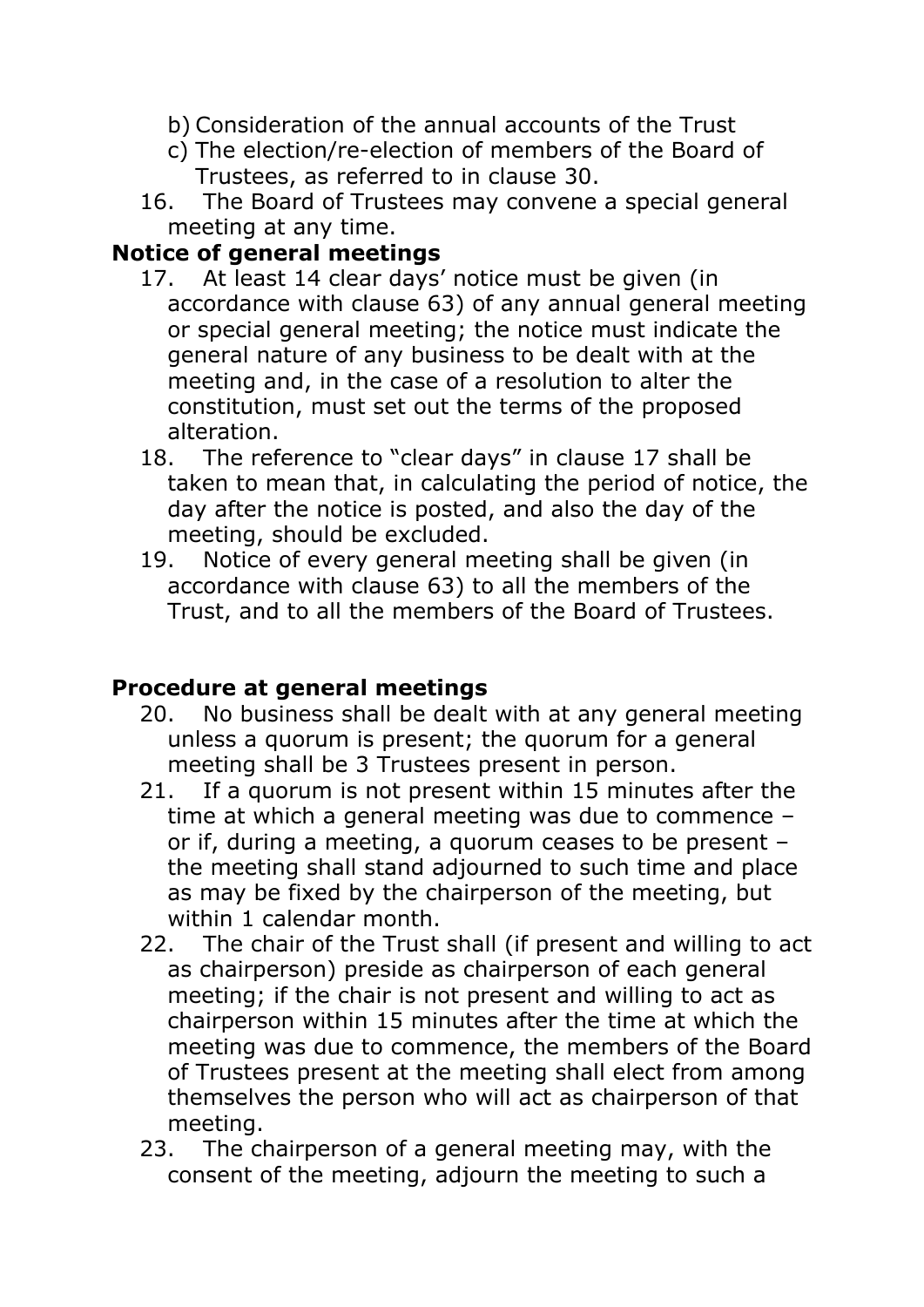time and place as the chairperson may determine, but within one calendar month.

- 24. Every Trustee shall have one vote, which (whether on a show of hands or on a secret ballot) must be given personally.
- 25. If there is an equal number of votes for and against any resolution, the chairperson of the meeting shall be entitled to a casting vote.
- 26. A resolution put to the vote at a general meeting shall be decided on a show of hands unless a secret ballot is demanded by the chairperson (or by at least two members present in person at the meeting); a secret ballot may be demanded either before the show of hands is declared.
- 27. If a secret ballot is demanded, it shall be taken at the meeting and shall be conducted in such a manner as the chairperson may direct; the result of the ballot shall be declared at the meeting at which the ballot was demanded.

## **Maximum number of Trustees**

28. The maximum number of Trustees shall be 7 **Eligibility**

29. A person shall not be eligible for election/appointment to the Board of Trustees unless he/she is a member of the Trust.

## **Election, retiral, re-election**

- 30. The Board of Trustees may at any time nominate and appoint any member to be a member of the Board of Trustees (subject to clause 28).
- 31. At each annual general meeting, 3 members of the Board of Trustees shall retire from office – but shall then be eligible for re-election.

## **Termination of office**

- 32. A member of the Board of Trustees shall automatically vacate office if:
	- a) He/she becomes debarred under any statutory provision from being a charity trustee
	- b) He/she becomes incapable for medical reasons of fulfilling the duties of his/her office and such incapacity is expected to continue for a period of more than six months
	- c) He/she ceases to be a member of the Trust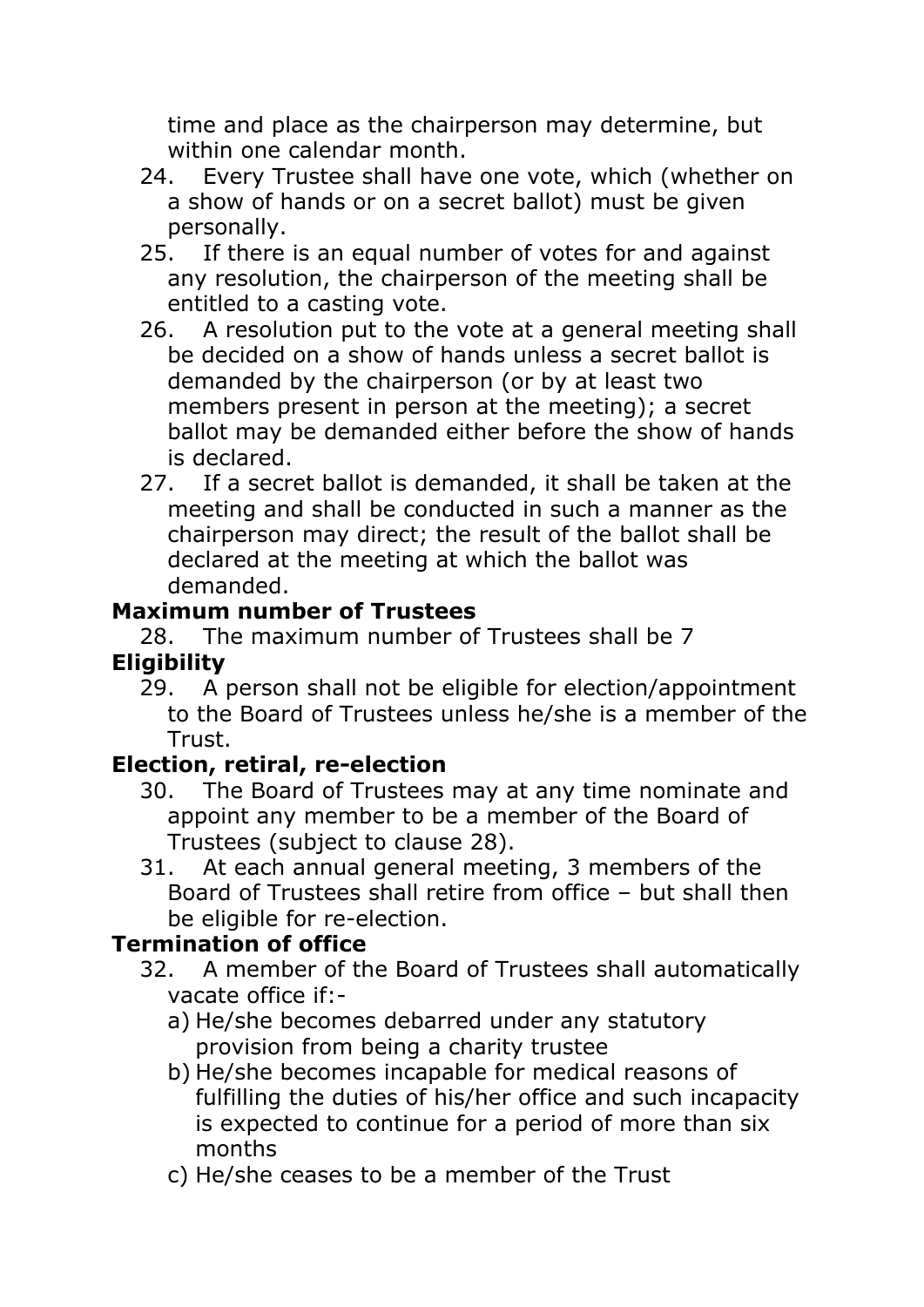- d) He/she becomes an employee of the Trust
- e) He/she resigns office by notice to the Trust
- f) He/she is absent (without permission of the Board of Trustees) from more than three consecutive meetings of Board of Trustees, and the Board of Trustees resolve to remove him/her from office.

## **Register of Board of Trustees members**

33. The Board of Trustees shall maintain a register of Board of Trustees members, setting out the full name and address of each member of the Board of Trustees, the date on which each such person became a Board of Trustees member, and the date on which the person ceased to hold office as a Board of Trustees member.

### **Office bearers**

- 34. The Board of Trustees members shall elect from among themselves a chair, a treasurer and a secretary, and such other office bearers (if any) as they consider appropriate.
- 35. All of the office bearers shall cease to hold office at the conclusion of each annual general meeting, but shall then be eligible for re-election.
- 36. A person elected to any office shall cease to hold that office if he/she ceases to be a member of the Board of Trustees or if he/she resigns from that office by written notice to that effect.

## **Powers of Board of Trustees**

- 37. Except as otherwise provided in this constitution, the Trust and its assets and undertaking shall be managed by the Board of Trustees, who may exercise all the powers of the Trust.
- 38. A meeting of the Board of Trustees at which a quorum is present may exercise all powers exercisable by the Board of Trustees.

## **Personal interests**

- 39. A member of the Board of Trustees who has a personal interest in any transaction or other arrangement which the Trust is proposing to enter into, must declare that interest at a meeting of the Board of Trustees; he/she will be debarred (in terms of clause 52) from voting on the question of whether or not the Trust should enter into that arrangement
- 40. For the purposes of clause 40, a person shall be deemed to have a personal interest in an arrangement if any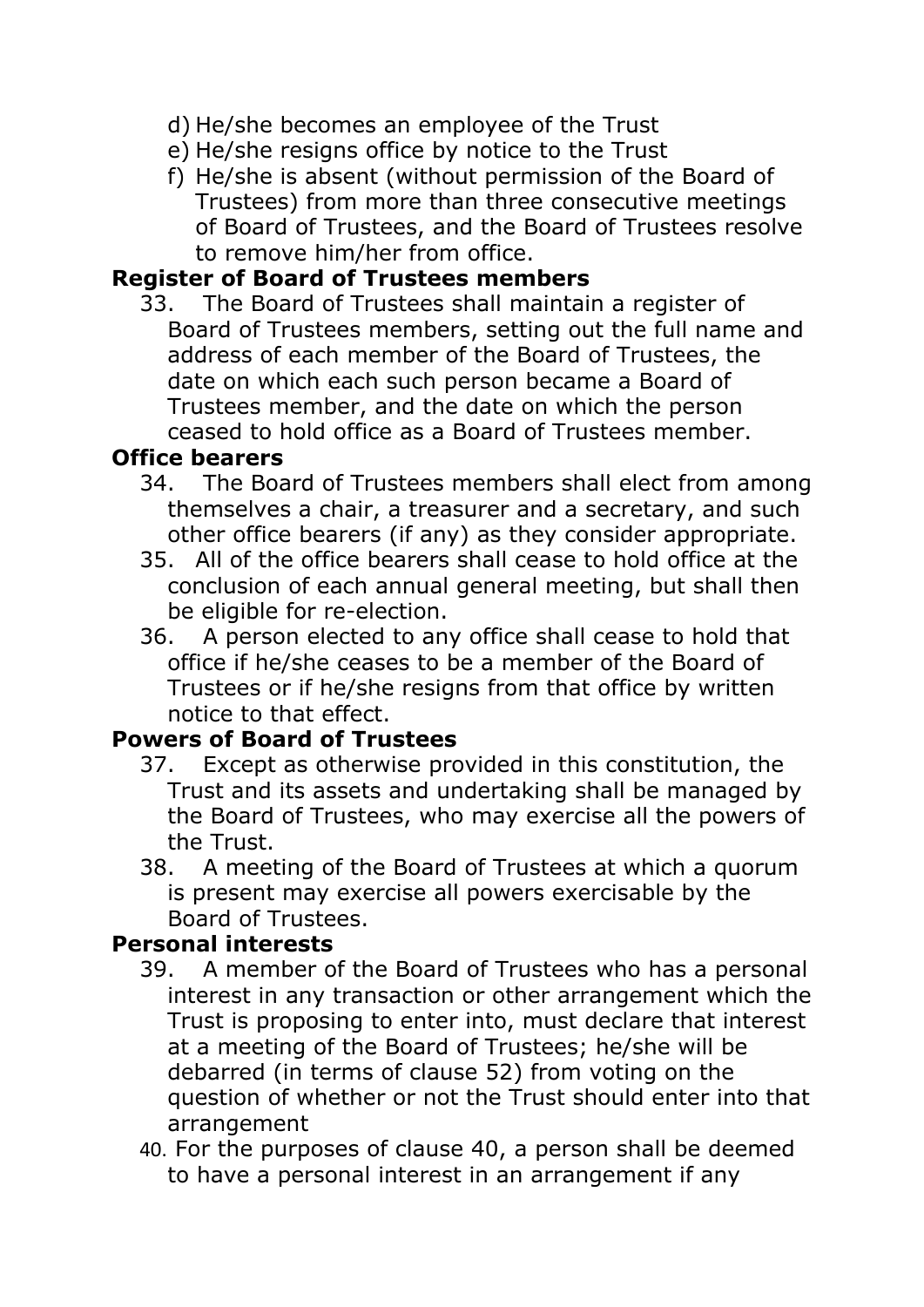partner or other close relative of his/hers **or** which he/she is a substantial shareholder or director, has a personal interest in that arrangement.

- 41. Provided
	- a) He/she has declared his/her interest
	- b) He/she has not voted on the question of whether or not the Trust should enter into the relevant arrangement and
	- c) The requirements of clause 44 are complied with, a member of the Board of Trustees will not be debarred from entering into an arrangement with the Trust in which he/she has a personal interest (or is deemed to have a personal interest under clause 41) and may retain any personal benefit which he/she gains from his/her participation in that arrangement.
- 42. No member of the Board of Trustees may serve as an employee (full time or part time) of the Trust, and no member of the Board of Trustees may be given any remuneration by the Trust for carrying out his/her duties as a member of the Board of Trustees.
- 43. Where a Board of Trustees member provides services to the Trust or might benefit from any remuneration paid
	- to a connected party for such services, then
	- a) The maximum amount of the remuneration must be specified in a written agreement and must be reasonable
	- b) The Board of Trustees members must be satisfied that it would be in the interests of the Trust to enter into the arrangement (taking account of that maximum amount)
	- c) Less than half of the Board of Trustees members must be receiving remuneration from the Trust (or benefit from remuneration of the nature).
- 44. The members of the Board of Trustees may be paid all travelling and other expenses reasonably incurred by them in connection with their attendance at meetings of the Board of Trustees, general meetings, or meetings of committees, or otherwise in connection with the carrying-out of their duties.

## **Procedure at Board of Trustees meetings**

45. Any member of the Board of Trustees may call a meeting of the Board of Trustees or request the secretary to call a meeting of the Board of Trustees.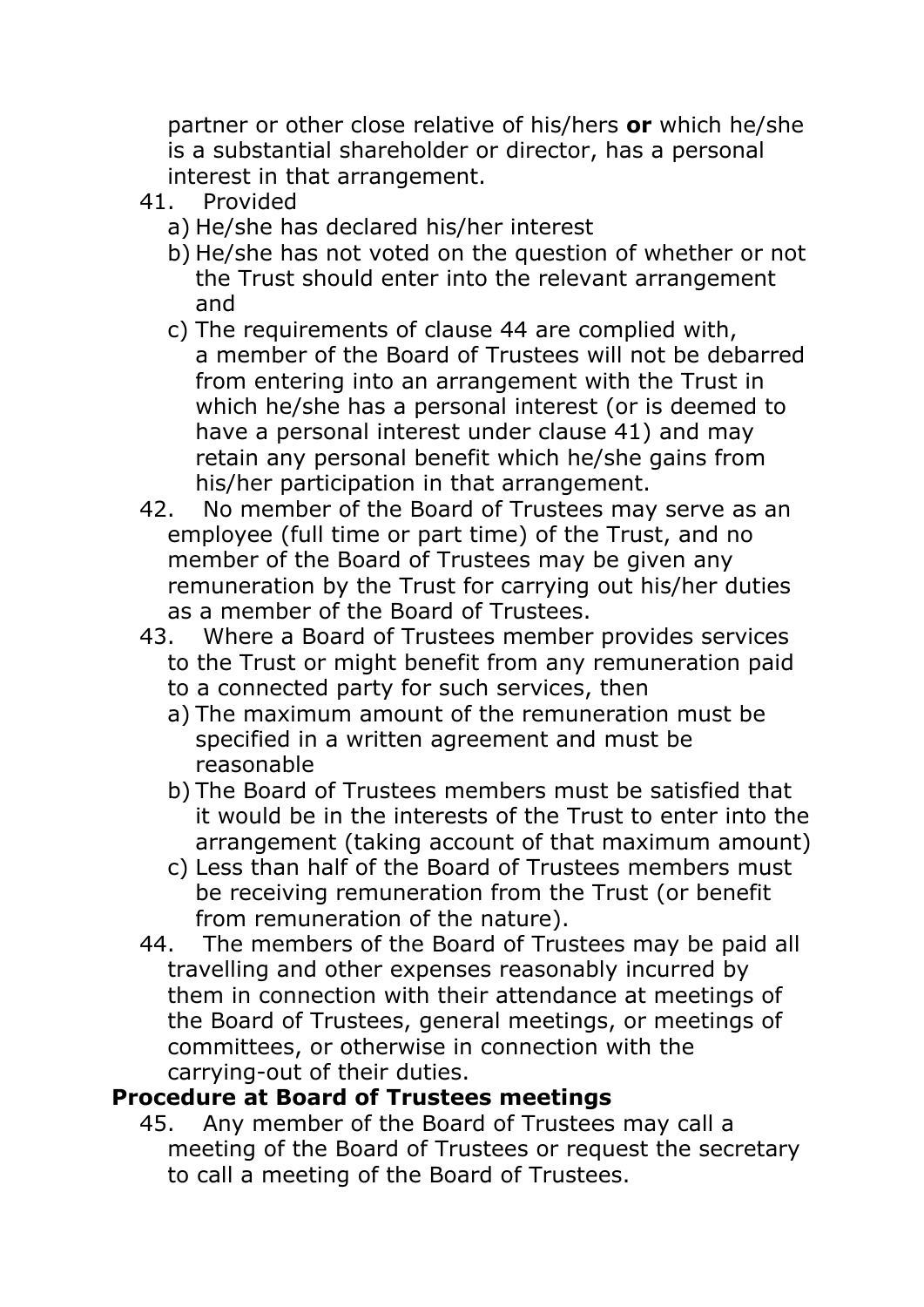- 46. Questions arising at a meeting of the Board of Trustees shall be decided by a majority of votes; if an equality of votes arises, the chairperson of the meeting shall have a casting vote.
- 47. No business shall be dealt with at a meeting of the Board of Trustees unless a quorum is present; the quorum for meetings of the Board of Trustees shall be 3
- 48. If at any time the number of Board of Trustees members in office falls below the number fixed as the quorum, the remaining Board of Trustees member(s) may act only for the purpose of filling vacancies or of calling a general meeting.
- 49. Unless he/she is unwilling to do so, the chair of the Trust shall preside as chairperson at every Board of Trustees meeting at which he/she is present; if the chair is unwilling to act as chairperson or is not present within 15 minutes after the time when the meeting as due to commence the Board of Trustees members present shall elect from among themselves the person who will act as chairperson of the meeting.
- 50. The Board of Trustees may, at its discretion, allow any person who they reasonably consider appropriate, to attend and speak at any meeting of the Board of Trustees; for the avoidance of doubt, any such person who is invited to attend a Board of Trustees meeting shall not be entitled to vote.
- 51. A Board of Trustees member shall not vote at a Board of Trustees meeting (or at a meeting of a committee) on any resolution concerning a matter in which he/she has a personal interest which conflicts (or may conflict) with the interests of the Trust; he/she must withdraw from the meeting while an item of that nature is being dealt with.
- 52. For the purposes of clause 52, a person shall be deemed to have a personal interest in a particular matter if any partner or other close relative of his/hers **or** any firm of which he/she is a partner **or** any limited company of which he/she is a substantial shareholder or director, has a personal interest in that matter.

### **Conduct of members of the Board of Trustees**

53. Each of the members of the Board of Trustees shall, in exercising his/her functions as a member of the Board of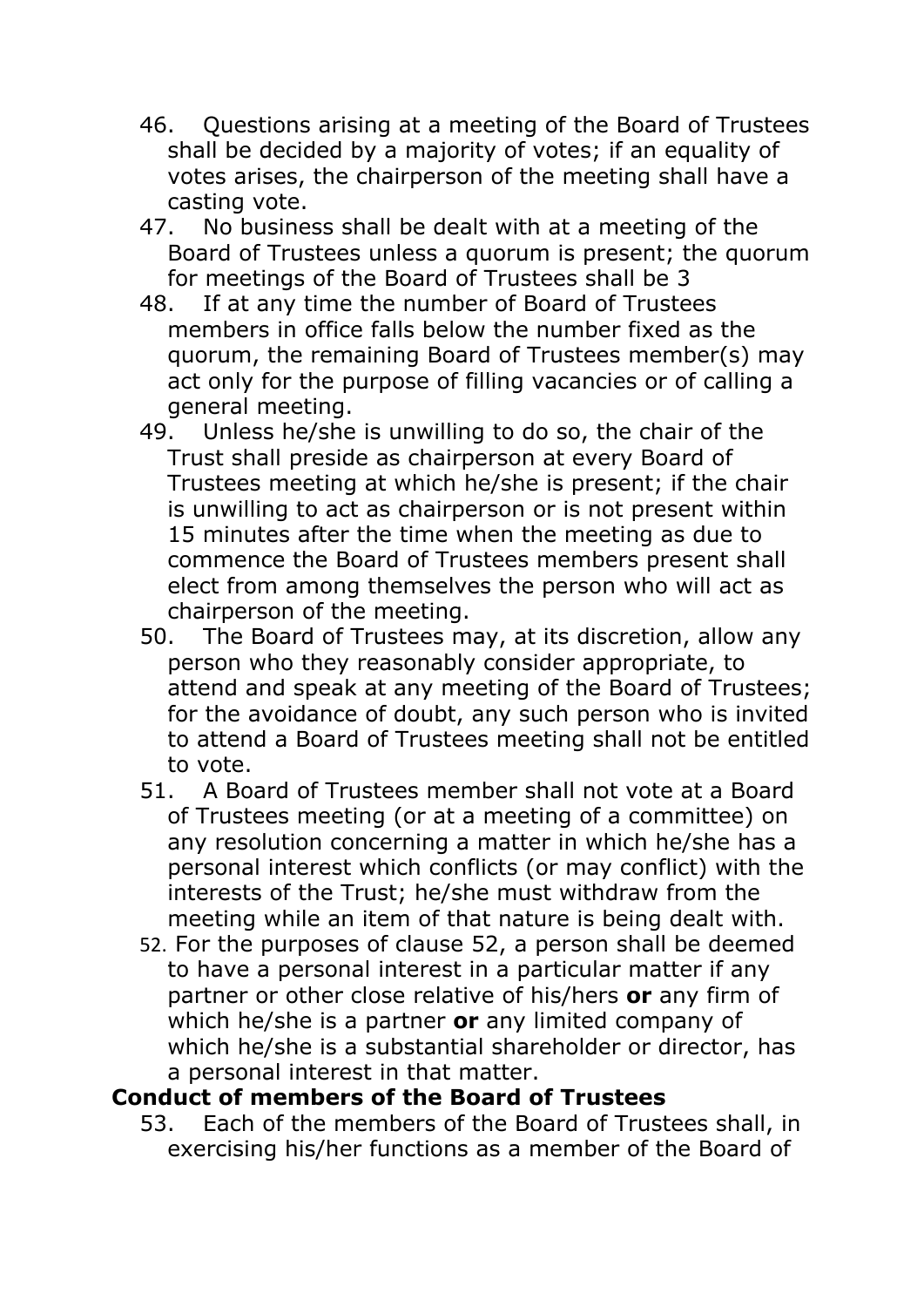Trustees of the Trust, act in the interests of the Trust; and, in particular, must

- a) Seek, in good faith, to ensure that the Trust acts in a manner which is in accordance with its objects (as set out in this constitution)
- b) Act with the care and diligence which it is reasonable to expect of a person who is managing the affairs of another person
- c) In circumstances giving rise to the possibility of a conflict of interest between the Trust and any other party
- (i) Put the interests of the Trust before that of the other party, n taking decisions as a member of the Board of Trustees
- (ii) Where any other duty prevents him/her from doing so, disclose the conflicting interest to the Trust and refrain from participating in any discussions or decisions involving the other members of the Board of Trustees with regard to the matter in question
- d) Ensure that the Trust complies with any direction, requirement, notice or duty imposed on it by the Charities and Trustee Investment (Scotland) Act 2005.

## **Delegation to sub-committees**

- 54. The Board of Trustees may delegate any of their powers of any sub-committee consisting of one or more Board of Trustees members and such other persons (if any) as the Board of Trustees may determine; they may also delegate to the chair of the Trust (or the holder of any other post) such of their powers as they may consider appropriate.
- 55. Any delegation of powers under clause 55 may be made subject to such conditions as the Board f Trustees may impose and may be revoked or altered.
- 56. The rules of procedure for any sub-committee shall be as prescribed by the Board of Trustees.

### **Operation of accounts and holding of property**

57. The signatures of two out of three signatories appointed by the Board of Trustees shall be required in relation to all operations (other than lodgement of funds) on the bank and building society accounts held by the Trust; at least one out of the two signatures must be the signature of a member of the Board of Trustees.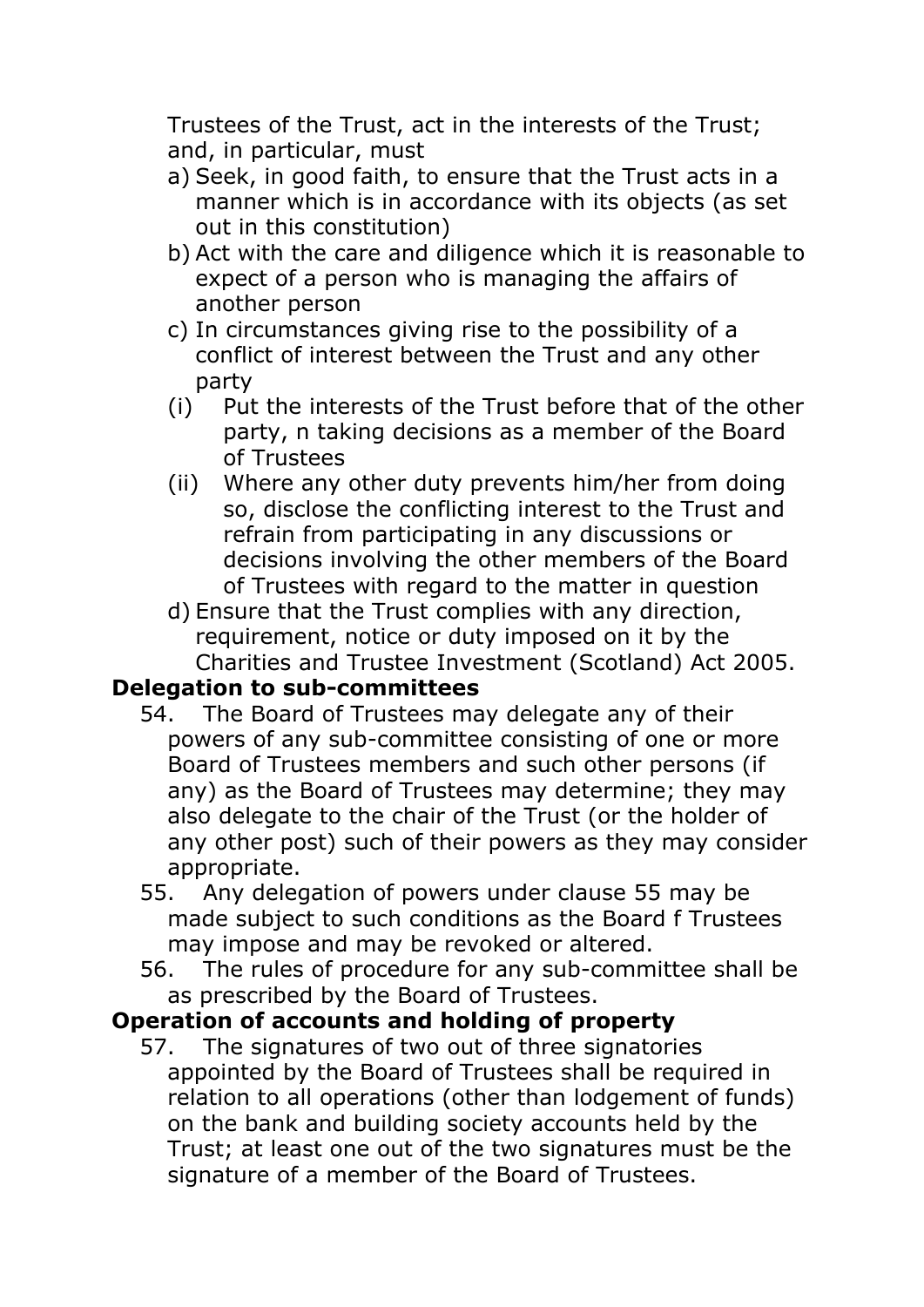58. The title to all property (including any land or buildings, the tenant's interest under any lease and (so far as appropriate) any investments) shall be held either in the names of the chair, treasurer and secretary of the Trust (and their successors in office) or in name of a nominee company holding such property in trust for the Trust; any person or body in whose name the Trust's property is held shall act in accordance with the directions issued from time to time by the Board of Trustees.

### **Minutes**

59. The Board of Trustees shall ensure that minutes are made of all proceedings at general meetings, Board of Trustees meetings and meetings of committees; a minute of any meeting shall include the names of those present, and (as far as possible) shall be signed by the chairperson of the meeting.

## **Accounting records and annual accounts**

- 60. The Board of Trustees shall ensure that proper accounting records are maintained in accordance with all applicable statutory requirements.
- 61. The Board of Trustees shall prepare annual accounts, complying with all relevant statutory requirements; if an audit is required under any statutory provisions or if they otherwise think fit, they shall ensure that an audit of such accounts is carried out by a qualified auditor.

## **Notices**

62. Any notice which requires to be given to a member under this constitution shall be in writing; such a notice may either be given personally to the member or be sent by post in a pre-paid envelope addressed to the member at the address last intimidated by him/her to the Trust.

## **Dissolution**

- 63. If the Board of Trustees determines that it is necessary or appropriate that the Trust be dissolved, it shall convene a meeting of the members; not less than 21 days' notice of the meeting (stating the terms of the proposed resolution) shall be given.
- 64. If a proposal by the Board of Trustees to dissolve the Trust is confirmed by a two-thirds majority of those present and voting at the general meeting convened under clause 64, the Board of Trustees shall have power to dispose of any assets held by or on behalf of the Trust